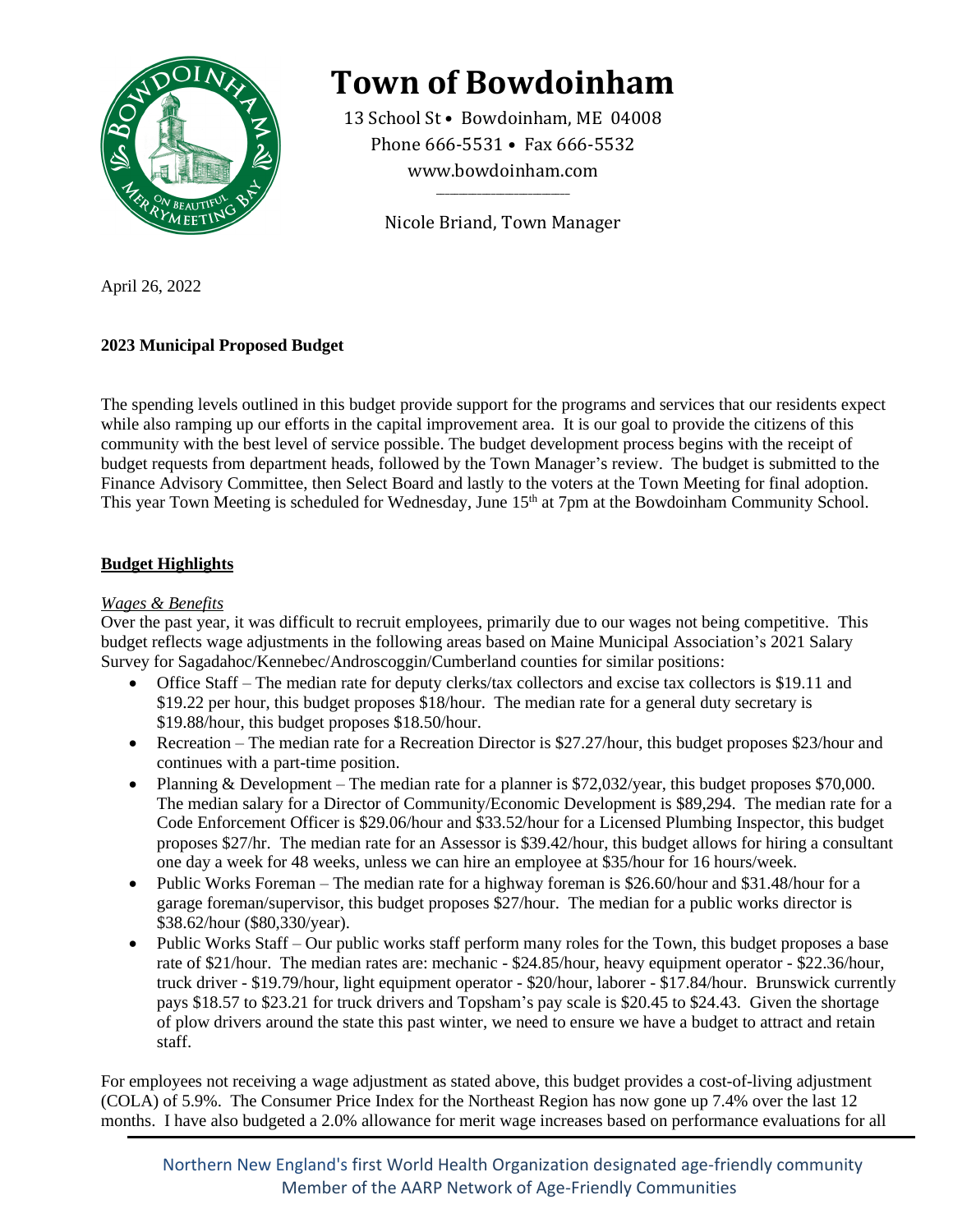employees. Additionally, I've reviewed our stipend positions and their hours worked, and am recommending increasing stipends to ensure adequate hourly rates for these positions (recommending \$18/hour). We need to be sure that our employees are making the minimum hourly wage of \$12.75. Health insurance costs increased by 11%. I've budgeted each eligible employee for a minimum of the employee spouse plan, to ensure there are funds budgeted should we have employee changeover.

## *Utilities & Supplies*

I've budget for an increase in our utilities, especially electricity and heating. We've also seen an increase in the cost of supplies, from office supplies to vehicle parts and gas/diesel.

## *Administration*

The Administration budget shows an increase of \$76,044, or 13.6%, which includes:

- funding for wage adjustments for office staff, election workers and stipend employees,
- increase in hours for office staff time, to ensure adequate office coverage,
- contracted assessing services,
- two quarters of property card updates, and
- increases for IT services and Utilities.

#### *Debt Services*

The Debt Services Budget shows an increase of \$56,873, or 13.2%, as our first payments will be due on our new bonds that were approved last year.

#### *Fire & Rescue Department*

The Fire and Rescue Department budget shows an overall increase of \$8,603, or 8.1%. This includes an increase for personnel and utilities.

#### *Town Facilities & Maintenance*

The Town Facilities & Maintenance budget shows an overall increase of \$18,465, or 20.1%. This includes an increase for supplies and utilities and annual maintenance for the Town Landfill.

#### *Animal Control Officer and Harbor Master Departments*

These department budgets show an overall increase of \$4,276, or 20.1%. This includes an increase for personnel and mileage reimbursement.

## *Public Works*

The Public Works budget shows an overall increase of \$122,278or 23%, which includes:

- funding for wage adjustments and health insurance based on the position (not the employee),
- increase in overtime hours.
- funding for crack seal,
- increases for supplies (vehicle parts, gas/diesel) and utilities.

#### *Solid Waste & Recycling*

The Solid Waste & Recycling budget shows a proposed increase of \$18,160 or 9.6%. This includes an increase for supplies, safety & personal protection equipment, our single stream contract, and a wage adjustment, including some additional hours. The net cost of the department to taxpayers would be \$98,872.

## *Recreation*

The Recreation budget shows a proposed increase of \$15,729 or 26.2%. Much of this increase is funding for facility maintenance, utilities and a wage adjustment, including some additional hours. The net cost of the department to taxpayers would be \$47,787.